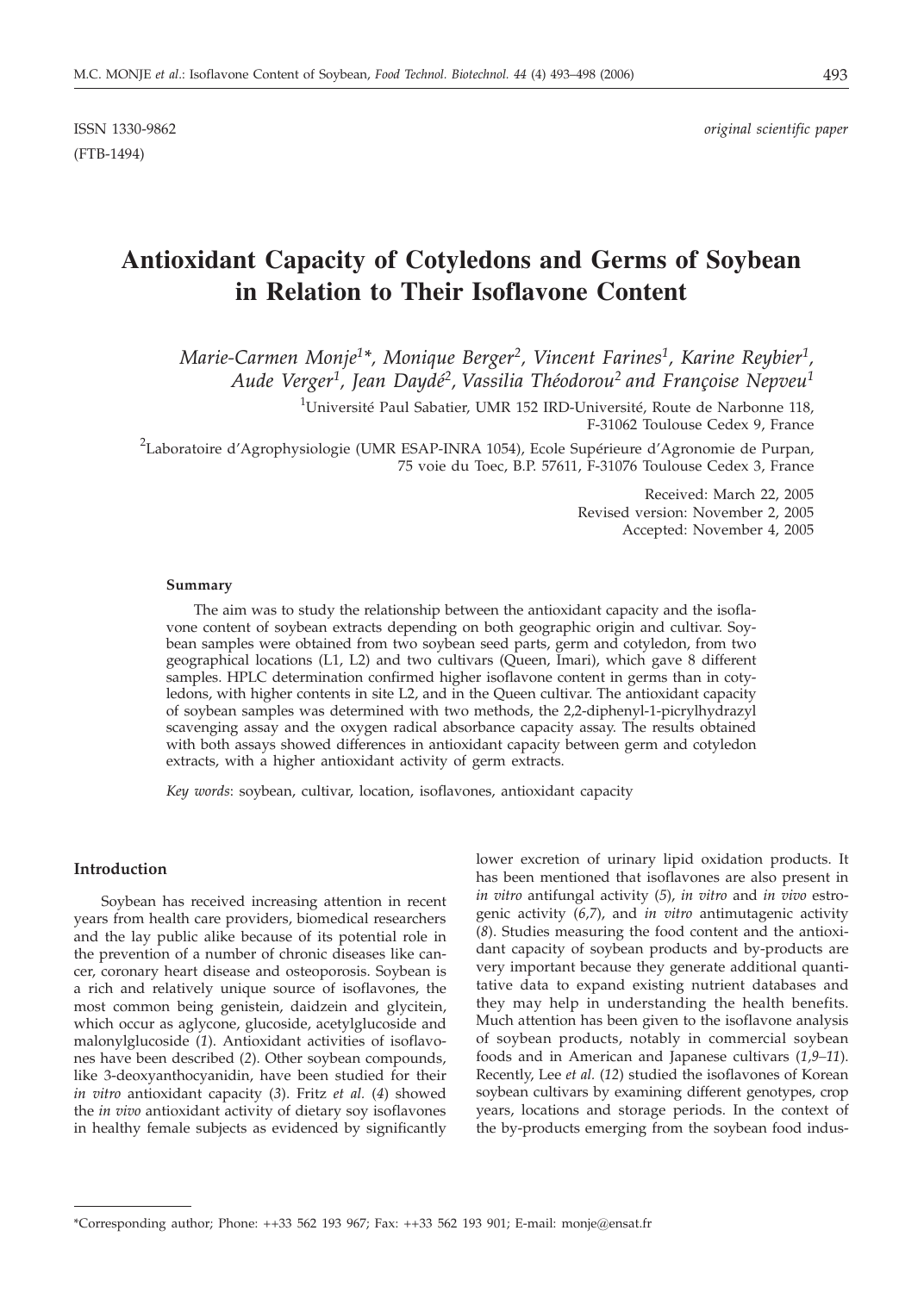try or from the dietary product industry, *i.e.* soybean germs, we were interested in comparing the isoflavone contents of germs and cotyledons regarding their antioxidant capacity. We report here the variation of the isoflavone contents of two cultivars in two locations in France (South East and South West) using HPLC determination with the variation of the antioxidant capacity applying two different methods. The first method uses the efficiency of an antioxidant to scavenge the stable free radical, 2,2-diphenyl-1-picrylhydrazyl (DPPH) (*13,14*). The second method, developed by Cao *et al.* (*15*,*16*), then modified by Ou *et al.* (*17*), is called oxygen radical absorbance capacity (ORAC). It measures antioxidant scavenging activity against peroxyl radical induced by 2,2'- -azobis (2-amidinopropane) dihydrochloride (AAPH) at 37 °C using fluorescein as the fluorescent probe.

# **Materials and Methods**

## *Chemicals*

DPPH was purchased from Sigma-Aldrich (Saint Quentin Fallavier, France). Methanol HPLC grade was obtained from SDS (Peypin, France). Absolute ethanol was from Merck Eurolab Polylabo (Strasbourg, France). Disodium hydrogenophosphate dodecahydrate was from Prolabo. Sodium dihydrogenophosphate monohydrate was from Merck. The fluorescein-free acid, AAPH and (+/–)6-hydroxy-2,5,7,8-tetramethylchromane-2-carboxylic acid (Trolox) were obtained from Fluka (Saint Quentin Fallavier, France). Acetone was from Carlo Erba.

## *Plant material*

The two soybean cultivars (Imari and Queen, maturity group I–II) used in this work were field grown in two locations: L1 (Toulouse, France) and L2 (Montpellier, France) in summer 2001. They were sown at the beginning of May and harvested in October, with the same experimental design for the two locations: complete randomized trial with 4 plots for each cultivar. Each plot constituted four lines (4.5 m length; rows spaced by 0.5 m and mean interplant spacing in the rows of 0.15 m). Samples were harvested separately on each plot.

#### *Extraction and sample preparation*

Seeds were freeze dried. Germs and cotyledons were separated by hand, milled and extracted with a 10-fold volume of methanol/water (in volume ratio of 80:20) at room temperature in a tumbling mixer for 2 hours. The mixture was centrifuged at 7000 rpm for 10 min  $(4 \degree C)$ and the supernatant filtered through a 0.2-µm membrane filter and 10 µL were injected for HPLC analysis. For the antioxidant activity assays, eight independent extractions were done with 50 mg of each germ or cotyledon powder, using the conditions described above for isoflavone analysis. Then, solvent was evaporated under vacuum and the extracts kept at –20 °C in darkness until tested. Extraction yield was dry matter recovered per 100 g of initial powder.

## *HPLC determination of total isoflavone content*

Reverse-phase analysis (Pump controller P4000, Autosampler AS3000, SpectraSystem, Spectra Physics Analytical Inc., California, USA) was carried out at a flow rate of 1.5 mL/min using a gradient of acidified water (0.1 % trifluoroacetic acid, HPLC grade, SDS, Peypin, France) (solvent A) and acetonitrile (HPLC grade, SDS, Peypin, France) (solvent B). The gradient was as follows: 0–2 min, 100 % A; 4 min, 85 % A; 34 min, 75.5 % A; 41 min, 60 % A; 46 min, 50 % A; 48 min, 0 % A; 50 min 100 % A; 54 min, 100 % A. The UV absorbance (UV1000, SpectraSystem) was monitored at 260 nm and area responses were integrated by PC1000 software (SpectraSystem). Response factors used to quantify the individual isoflavones were determined using external standards (daidzin, genistin, daidzein and genistein from Extrasynthèse, Genay, France; glycitin and glycitein from Plantech, Reading, England; 6'-*O*-malonyldaidzin, 6'-*O*-malonylgenistin, 6''-*O*-malonylglycitin, 6'-*O*-acetyldaidzin, 6'-*O*-acetylgenistin and 6'-*O*-acetylglycitin from Fujicco, Japan).

### *Antioxidant activity assays*

# Scavenging activity on DPPH radicals

Mixtures containing soybean extracts and DPPH solutions were incubated in the dark at 37 °C for 30 min (*13*). A solution of 50 mL of DPPH (400 µM) in ethanol was prepared. The eight extracts of soybean germ and cotyledon were dissolved in 5 mL of methanol/water (2:1) mixture. A volume of 1 mL of DPPH in ethanol (400 µM) was added to 500 µL of the dissolved extract in a methanol/water (2:1) mixture and to 500 µL of methanol/water (2:1) mixture. The final volume was 2 mL. The maximum of DPPH absorption in the reaction solvent mixture was at 523 nm. After the incubation period, the absorbance was measured against a blank at 523 nm with a Uvikon 930 spectrophotometer (Kontron Instruments). DPPH solution (2 mL) in a deoxygenated mixture of methanol/water (2:1) served as the blank. The radical scavenging activity of soybean extracts was expressed in terms of  $IC_{50}$  (concentration in  $µM$  required for a 50 % decrease in absorbance of DPPH radical), calculated at 523 nm. A plot of absorbance *vs.* concentration was made to establish the standard curve and calculate  $IC_{50}$  values. All tests were performed in quadruplicate.

## ORAC assay

The oxygen radical absorbance capacity assay was carried out as previously reported (*17*). The ORAC assay was adapted to a 96-well plate reader (BGM, Polarstar) with excitation/emission wavelengths at 485 and 520 nm, respectively. The degradation of the fluorescein by the radical formed from AAPH was slowed down in the presence of an antioxidant compound. A phosphate buffer solution (PBS) at pH=7.4 (75 mM) was prepared as solvent and used as a blank. Trolox® was used as standard and a stock solution (250 µM) was prepared by dissolving it in 10 mL of PBS. A working solution of AAPH (153 mM) was prepared in PBS (10 mL). The fluorescein solution (100 nM) was prepared in PBS and was kept in the dark. The 96 well plates were prepared by mixing in each well (final volume 200 µL): 20 µL of the compound tested in 60 µL of PBS and 100 µL of the fluorescein so-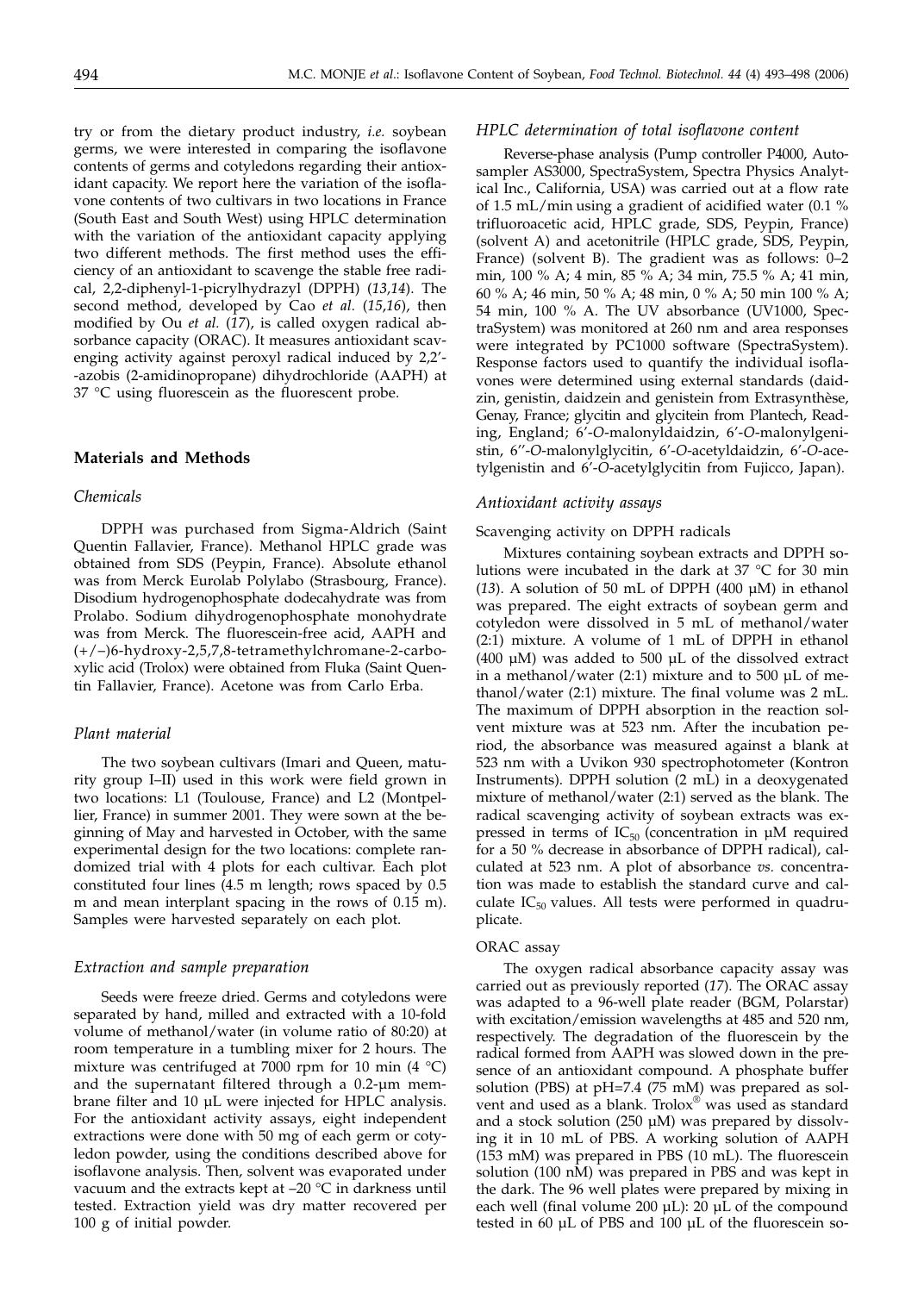lution. The mixture was incubated at 37 °C for 5 min. Concentrations of compounds were: (*i*) Trolox® 6.25, 12.5, 25 and 50 µM; and (*ii*) soybean extracts 0.01, 0.02, 0.03 and 0.04  $g/L$ . The reaction began with the injection of 20 µL of AAPH solution in PBS in each well and was followed by shaking for 7 s in a 4-mm orbital shaker. Fluorescence intensity was measured for 4 hours. The area under the curve (AUC) was calculated with the formula: AUC=1+ $f_1/f_0 + f_2/f_0 + f_3/f_0 + f_4/f_0 + ... + f_{34}/f_0 + f_{35}/f_0$ , where  $f<sub>0</sub>$  is the fluorescence measured after the first cycle (after shaking) and  $f_i$  is the fluorescence measured at time i. The relative ORAC value=[(AUC<sub>Sample</sub>=AUC<sub>Blank</sub>)/(AUC<sub>Trolox</sub>–  $AUC_{\text{Blank}}$ ] $\times$ (concentration of Trolox<sup>®</sup> µM/g of sample). Sample extracts were analyzed at four concentrations with four concentrations of Trolox®. Then the relative ORAC value was the mean of  $4\times4$  calculations. The procedure was repeated four times to improve the accuracy of the relative ORAC values.

#### *Statistics*

The data were analysed as a complete three-factor design with randomised three-way analysis of variance [StatBox software (STAT-ITCF, Institut Technique des Céréales et des Fourrages)] followed by a Newman and Keuls multiple range test to inspect differences at p<0.05 or p<0.01.

## **Results and Discussion**

#### *Isoflavone extraction yield*

It was important to choose extraction conditions which would lead to the best extraction yield for the different seed fractions studied: germ and cotyledon. The extraction solvent was a mixture of methanol/water (80:20, by volume) as reported before (*18*). According to Murphy's study, the methanol/water mixture has a high efficiency for extracting isoflavone compounds from soy germ (*19*). A series of twelve replicated extractions with a mixture of methanol/water (80:20) was performed for each of the eight samples to evaluate the repeatability of the extraction procedure. Extraction yields (*i.e* dry matter recovered after extraction) are expressed as mean percentage±RSD (relative standard deviation) ranging from  $(19.2\pm0.3)$  to  $(24.0\pm3.5)$  % for the cotyledons and from  $(36.4\pm3.3)$  to  $(38.7\pm2.4)$  % for the germs, showing a higher yield for germs (Table 1). A recent study reports a quantitative extraction of isoflavones from soybean with 50 % ethanol at 60  $^{\circ}$ C using ultrasound-assisted extraction in 20 min (*20*). Nevertheless, this method was not retained in our study, essentially because temperature was known to induce conversion of the malonyl forms to glucosides (*21*). Thus, potential alterations of the antioxidant properties of the samples could be excluded.

Table 1. Extraction yields (initial sample mass=50 mg) and  $IC_{50}$ of DPPH<sup>•</sup> radical absorbance by germ and cotyledon extracts (CI=95 %)

| Soybean seed       | Extraction yield/% | $\gamma$ (IC <sub>50</sub> )/(g/L) |
|--------------------|--------------------|------------------------------------|
| Imari-L1 cotyledon | $23.5 \pm 3.9$     | $3.60 \pm 1.58$                    |
| Imari-L2 cotyledon | $19.2 \pm 0.3$     | $2.84 \pm 0.14$                    |
| Queen-L1 cotyledon | $24.0 \pm 3.5$     | $2.51 \pm 0.84$                    |
| Queen-L2 cotyledon | $20.0 \pm 0.6$     | $2.54 \pm 0.40$                    |
| Imari-L1 germ      | $38.7 \pm 2.4$     | $1.17 + 0.23$                      |
| Imari-L2 germ      | $37.0 \pm 0.8$     | $1.45 \pm 0.12$                    |
| Queen-L1 germ      | $36.4 \pm 3.4$     | $1.21 \pm 0.32$                    |
| Queen-L2 germ      | $37.0 \pm 0.7$     | $1.93 \pm 0.26$                    |

### *HPLC analysis*

Soy isoflavones have been analyzed by HPLC since the early 1980s. Although isocratic HPLC was attempted initially, the hydrophobicity variation of the isoflavone forms implied that gradient HPLC should be the predominant mode (*22*). Results of isoflavone contents are given in Table 2 as µmol/g of dry matter. The most common soybean isoflavones occur as aglycone, glucoside, acetylglucoside and malonylglucoside derivatives, as shown in Fig. 1. Whatever the seed part, the isoflavones are mainly present in the malonyl form (80 %) or in a glucoside form (20 %). Aglycone and acetyl derivatives represent less than 2 % of the total soybean isoflavones. These values show that the isoflavone content is 6 times higher in germs than in cotyledons. These ranges were already observed in previous works (*9,23*). For both locations (L1, L2) and for both seed parts (germ and cotyledon), Imari cultivar had less isoflavone content than Queen (Table 2). The L2 location presents germ and cot-

Table 2. Quantification of different isoflavones and isoflavone total content of germ and cotyledon extracts (in µmol/ g of dry matter) with HPLC analysis (means from 4 field plots and standard deviations)

| Soybean meal<br>extracts | Glucosyl        |                 |                 | Malonyl          |                  |                 |  |
|--------------------------|-----------------|-----------------|-----------------|------------------|------------------|-----------------|--|
|                          | Daid            | Glyc            | Ginist          | Daid             | Glyc             | Ginist          |  |
| Imari-L1 cotyledon       | $0.17 \pm 0.01$ | $0.01 \pm 0.00$ | $0.39 + 0.01$   | $1.11 \pm 0.06$  | $0.05 \pm 0.01$  | $2.83 \pm 0.06$ |  |
| Imari-L2 cotyledon       | $0.06 \pm 0.00$ | $0.01 \pm 0.00$ | $0.12 \pm 0.01$ | $0.30 \pm 0.04$  | $0.03 \pm 0.00$  | $0.76 \pm 0.07$ |  |
| Oueen-L1 cotyledon       | $0.77 + 0.04$   | $0.01 \pm 0.00$ | $0.70 \pm 0.03$ | $3.67 \pm 0.22$  | $0.77+0.01$      | $3.46 \pm 0.14$ |  |
| Queen-L2 cotyledon       | $0.26 \pm 0.03$ | $0.01 \pm 0.00$ | $0.30 \pm 0.00$ | $0.30+0.15$      | $0.05 \pm 0.00$  | $1.45 \pm 0.11$ |  |
| Imari-L1 germ            | $1.66 \pm 0.15$ | $1.66 \pm 0.12$ | $0.37 + 0.07$   | $13.89 \pm 0.86$ | $6.67 \pm 0.38$  | $3.57 \pm 0.23$ |  |
| Imari-L2 germ            | $1.99 \pm 0.22$ | $1.49 \pm 0.09$ | $0.70 \pm 0.13$ | $8.89 \pm 0.40$  | $4.54 \pm 0.12$  | $2.40 \pm 0.17$ |  |
| Queen-L1 germ            | $1.28 \pm 0.05$ | $4.20 \pm 0.11$ | $0.72 \pm 0.13$ | $9.95 \pm 0.40$  | $12.46 \pm 0.27$ | $3.64 \pm 0.11$ |  |
| Oueen-L2 germ            | $1.50 \pm 0.08$ | $4.23 \pm 0.09$ | $0.59 \pm 0.01$ | $6.78 \pm 0.32$  | $10.30 \pm 0.16$ | $2.84 \pm 0.05$ |  |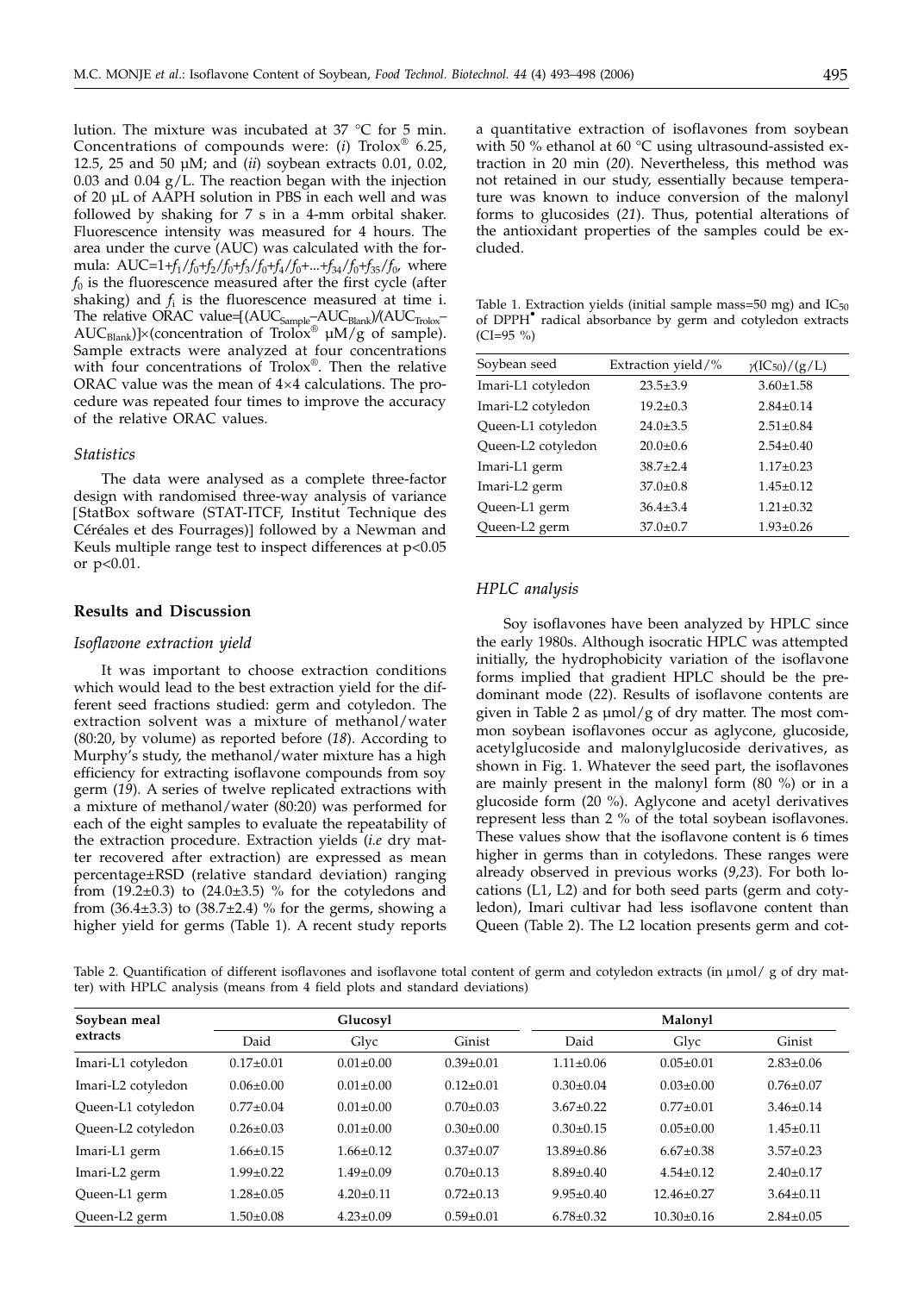| Soybean meal<br>extracts | Acetyl          |                 |                 | Aglycon         |                 |                 |                  |
|--------------------------|-----------------|-----------------|-----------------|-----------------|-----------------|-----------------|------------------|
|                          | Daid            | Glyc            | Ginist          | Daid            | Glyc            | Ginist          | $\mu$ mol/g      |
| Imari-L1 cotyledon       | $0.02 \pm 0.01$ | $0.00 \pm 0.00$ | $0.01 \pm 0.01$ | $0.01 \pm 0.00$ | $0.00 \pm 0.00$ | $0.02 \pm 0.00$ | $4.63 \pm 0.01$  |
| Imari-L2 cotyledon       | $0.02 \pm 0.00$ | $0.00 \pm 0.00$ | $0.00 \pm 0.00$ | $0.01 \pm 0.00$ | $0.00 \pm 0.00$ | $0.01 \pm 0.00$ | $1.32 \pm 0.01$  |
| Queen-L1 cotyledon       | $0.04 \pm 0.00$ | $0.00 \pm 0.00$ | $0.00+0.00$     | $0.03 \pm 0.00$ | $0.00+0.00$     | $0.02 \pm 0.00$ | $9.47 \pm 0.04$  |
| Queen-L2 cotyledon       | $0.02 \pm 0.00$ | $0.00 \pm 0.00$ | $0.00 \pm 0.00$ | $0.05 \pm 0.00$ | $0.00 \pm 0.00$ | $0.04 \pm 0.00$ | $2.48 \pm 0.02$  |
| Imari-L1 germ            | $0.08 \pm 0.00$ | $0.08 \pm 0.01$ | $0.08 + 0.01$   | $0.10\pm0.01$   | $0.00+0.00$     | $0.03 \pm 0.00$ | $28.19 \pm 0.15$ |
| Imari-L2 germ            | $0.05 \pm 0.01$ | $0.09 \pm 0.01$ | $0.21 \pm 0.01$ | $0.15 \pm 0.04$ | $0.00 \pm 0.00$ | $0.04 \pm 0.00$ | $20.55 \pm 0.10$ |
| Queen-L1 germ            | $0.06 \pm 0.01$ | $0.14 \pm 0.01$ | $0.11 \pm 0.01$ | $0.08 \pm 0.01$ | $0.00 \pm 0.00$ | $0.04 \pm 0.00$ | $32.68 \pm 0.09$ |
| Queen-L2 germ            | $0.05 \pm 0.05$ | $0.25 \pm 0.01$ | $0.27 \pm 0.02$ | $0.18 \pm 0.00$ | $0.00 \pm 0.00$ | $0.06 \pm 0.00$ | $27.05 \pm 0.07$ |

Table 2. continued

Daid: daidzein, Glyc: glycitin, Ginist: ginistein



**Fig. 1.** HPLC analysis of isoflavones in soy fractions. Absorbance was measured at 260 nm. Peak identification: 1 daidzin, 2 glycitin, 3 genistin, 4 malonyl daidzin, 5 malonyl glycitin, 6 acetyl daidzin, 7 acetyl glycitin, 8 malonyl genistin, 9 daidzein, 10 glycitein, 11 acetyl genistin, 12 genistein. Parentheses indicate that this isoflavone was not detected

yledon isoflavone with lower contents for Imari and Queen genotypes than the L1 location. Then, it appears that cotyledon and germ levels depend on two variation factors: the cultivar and the part of the seed. The combination of these parameters can influence the cotyledon isoflavone level by a factor of six and the germ isoflavone level by a factor of 1.5. These different isoflavone levels from 2.7 to  $65.7 \mu$ mol/g are often mentioned in published studies (*10–12,23–28*). Genotype effects could explain at least 50 % of this variability. Concerning the environmental effects, the above authors accordingly considered that temperature induces a decrease of the isoflavone levels, and that watering, mainly late watering (thunderstorms, rain, *etc.*) could increase isoflavone contents (*29*). Location L2 is situated in the southeast of France where temperatures are hot during autumn with long dry periods (*30,31*). Location L1 is, on the contrary, in the southwest of France where rainfall is higher between summer and autumn*.*

#### *DPPH assay*

The DPPH assay has been widely used to test the free radical scavenging ability of various natural products (*32,33*) because it is the simplest method that measures the ability of antioxidants to intercept free radicals. Both percentage of inhibition  $(I/\%)$  and inhibition concentration  $IC_{50}$  of DPPH absorbance by soybean extracts were determined at 523 nm. According to Table 1, the antioxidant capacity of germ extracts was greater than those of cotyledon extracts. The percentage of inhibition decreased in the following order: Imari-L1>Imari-L2~ Queen-L1>Queen-L2. Imari-L1 germ presented higher antioxidant capacity than Queen-L1 germ. Smaller  $IC_{50}$ values for germ extract mean that germ extracts present greater antioxidant capacity than cotyledon extracts, as found with the percentage of inhibition values. For germ extracts, the  $IC_{50}$  values decreased in the following order: Queen-L2>Imari-L2>Queen-L1>Imari-L1. Strong interactions with  $\alpha=1$  % were found between locations ( $L1\times L2$ ), and between cultivars (Imari $\times$ Queen) for germ extracts. The strongest effect was then observed for Imari-L1 germ extract with a value of  $(1.17\pm0.23)$  g/L, but no interaction between location and cultivar  $(L1\times Imari)$ for germ extracts was determined statistically. For cotyledon extracts, the  $IC_{50}$  values decreased in the following order: Imari-L1>Imari-L2>Queen-L1~Queen-L2. No significant difference was observed between locations  $(L1\times L2)$  or between cultivars (Imari $\times$ Queen) for cotyledon samples according to their antioxidant pool results. With DPPH IC<sub>50</sub> results, a significant difference ( $\alpha$ =1 %) was found among the soybean seed parts, germ and cotyledon, confirming that germ extracts have a better antioxidant pool than cotyledon extracts. The statistical stu $dy$  shows two strong interactions between locations ( $L1\times L2$ ) and between cultivars (ImarixQueen) only with germ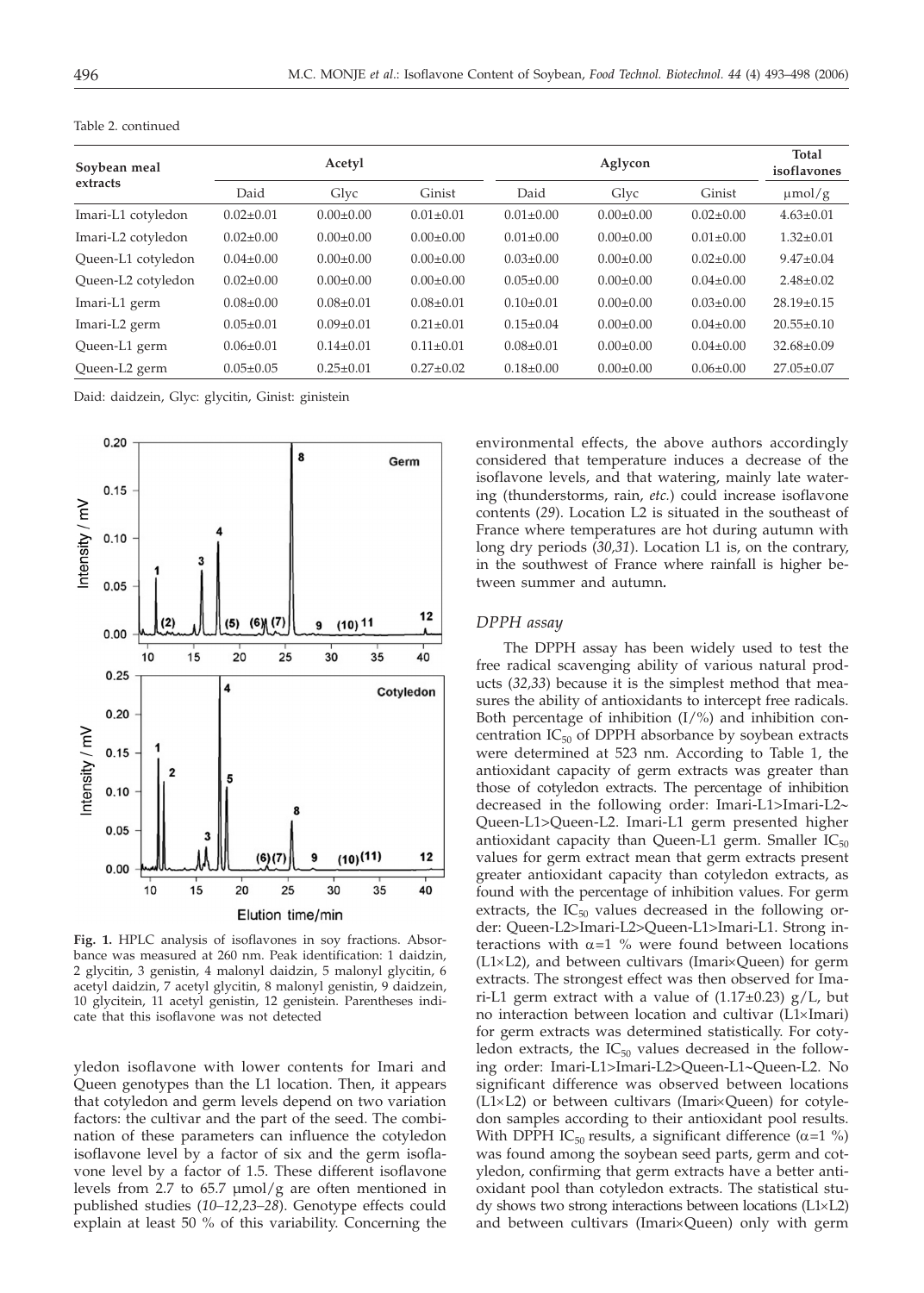extracts. DPPH results confirm that the antioxidant pool of germ extract was higher than that of cotyledons and show that among germ extracts, location L1 presented a better antioxidant pool than location L2.

#### *ORAC assay*

Unlike other popular antioxidant activity methods, the improved ORAC assay with fluorescein as fluorescent probe provides a direct measurement of hydrophilic chain-breaking capacity against peroxyl radical. The same soybean germ and cotyledon extracts as those used in the DPPH assay were employed for the ORAC assay. As shown in Fig. 2, soybean germ extracts slowed down fluorescence decay more than cotyledon extracts at the same concentration, indicating that the germ had a better antioxidant capacity than cotyledon. Fig. 3 shows the linearity of the AUC with a concentration range from 0 to 0.05 g/L for both Imari-L1 germ and Imari-L1 cotyledon extracts. Fig. 4 compares and underlines the higher antioxidant capacity of germs over cotyledons. The val-



**Fig. 2.** Effects of germ and cotyledon soybean extracts  $(0.02 \text{ g/L})$ on fluorescein fluorescence decay curve \*a.u. arbitrary units



Imari-L1 a cotyledon - - Imari-L1 a germ - + - Imari-L1 b cotyledon - + - Imari-L1 b germ

**Fig. 3.** Effects of the Imari extract concentration on linearity of the area under fluorescence decay curve (a: extract 1 and b: extract 2)

\*a.u. arbitrary units



**Fig. 4.** ORAC values of germ and cotyledon soybean extracts

ues obtained by ORAC assay were statistically studied using the average values of the three parameters considered: seed part, location and cultivar. The Newman- -Keuls test showed two highly significant differences with  $\alpha$ =1 %, (*i*) between seed parts (germs and cotyledons), whatever the location or the cultivar, and (*ii*) between locations (L1 and L2), whatever the considered seed part or the cultivar. Statistical test showed a significant difference with  $\alpha=5$  % only for the cultivar factor. Germ extracts presented the highest ORAC values. Isoflavones are typical molecules isolated from leguminous plants. They are postulated to play important roles both as defensive compounds against pathogenic microorganisms and as chemical signals in symbiotic nitrogen fixation (*34,35*). Moreover, during the germination, a transient increase of isoflavone content was observed during the early germination (*36*). Thus, germs accumulated more isoflavones than the cotyledons, probably to get advantage in symbiosis activity and to protect themselves from soil pathogens.

According to Fig. 4, cotyledon extracts from Queen cultivar from the location L1 had a greater antioxidant capacity than cotyledons from Imari cultivar from the location L2. We can conclude that the antioxidant capacity of cotyledon extracts depended on location and on cultivar. But, the statistical study did not reveal any interaction between the soybean part (germ or cotyledon) and/or the location and/or cultivar. So, the ORAC assay did not allow us to find a direct effect of either location or cultivar on the antioxidant capacity of cotyledon extracts.

## **Conclusion**

The results of this study on the variation of soybean isoflavone levels suggest that it may be feasible to improve soybean cultivars to reach higher levels of antioxidant substances. The measurement of the antioxidant capacity of soybean germs and cotyledons is important to quantify the intake of natural antioxidants in a dietary supplement. Additionally, these studies help in the selection of cultivars and in the study of the health relevance of soybean products or by-products in the field of soy food industry.

#### *Acknowledgements*

This work was supported by the Conseil Régional Midi-Pyrénées and its Health-Food Network, France.

#### **References**

- *1.* H. Wang, P.A. Murphy, Isoflavone content in commercial soybean foods, *J. Agric. Food Chem*. *42* (1994) 1666–1673.
- *2.* M. Naim, B. Gestetner, A. Bondi, Y. Birk, Antioxidative and antihemolytic activities of soybean isoflavones, *J. Agric. Food Chem*. *24* (1976) 1174–1177.
- *3.* A.D. Boveris, A. Galatro, L. Sambrotta, R. Ricco, A.A. Gurni, S. Puntarulo, Antioxidant capacity of a 3-deoxyanthocyanidin from soybean, *Phytochemistry, 58* (2001) 1097– 1105.
- *4.* K.L. Fritz, C.M. Seppanen, M.S. Kurzer, A.S. Csallany, The *in vivo* antioxidant activity of soybean isoflavones in human subjects, *Nutr. Res*. *23* (2003) 479–487.